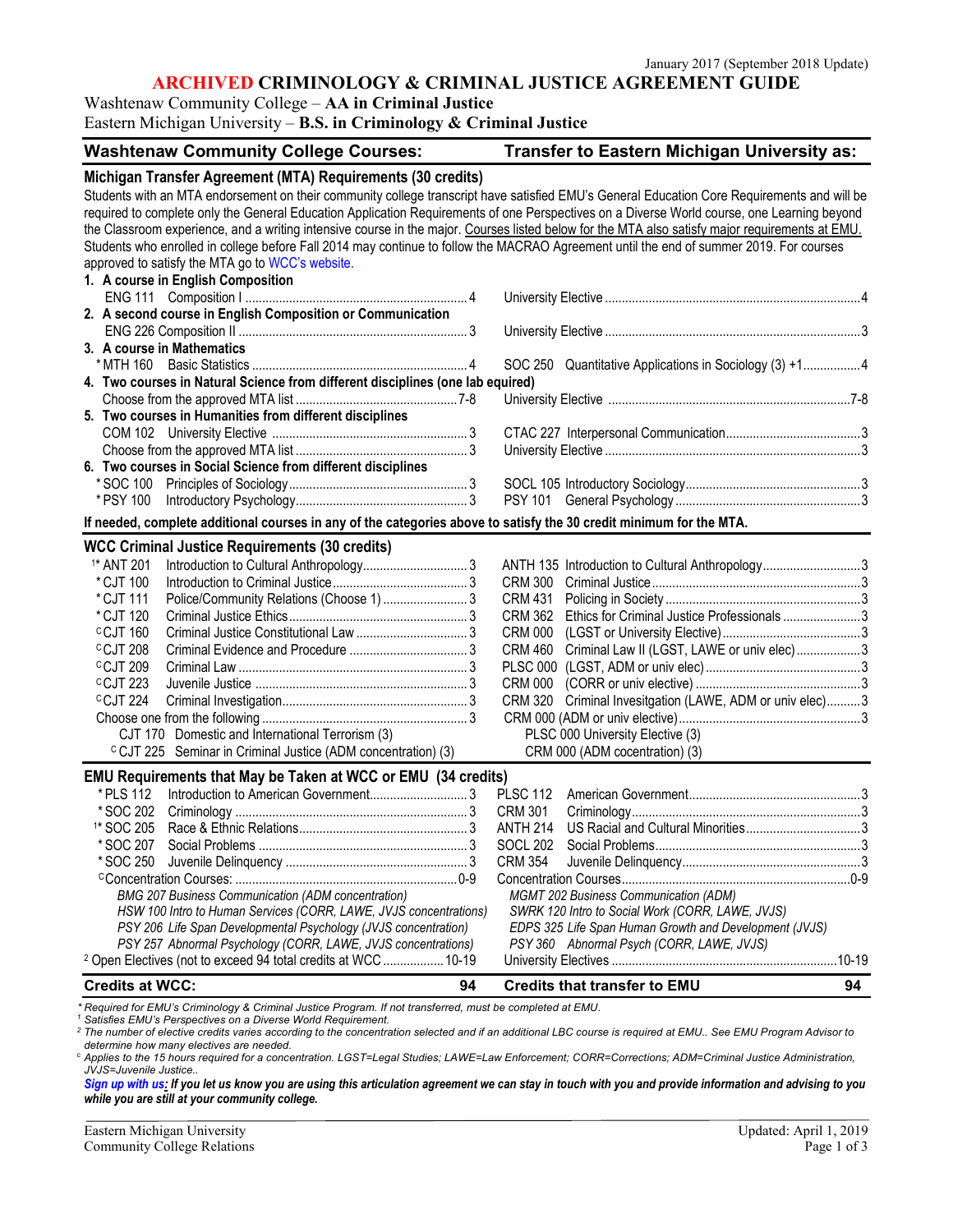## **ARCHIVED CRIMINOLOGY & CRIMINAL JUSTICE AGREEMENT GUIDE**

Washtenaw Community College – **AA in Criminal Justice**

# Eastern Michigan University – **B.S. in Criminology & Criminal Justice**

## **Completion of EMU's**

## **Criminology and Criminal Justice Program**

### **Major Requirements (30-33 credits)**

| <b>Criminology and Criminal Justice Courses (15 credits)</b> |  |
|--------------------------------------------------------------|--|
|                                                              |  |
|                                                              |  |
|                                                              |  |
|                                                              |  |
|                                                              |  |
| CRM 333/SOCL 333 Violence and Society (3)                    |  |
| CRM 337/SOCL 337 Deviance and Society (3)                    |  |
| Desserah Methade and (2 section)                             |  |

#### **Research Methods and (3 credits)**

| Sociology/Anthropology Courses (6 credits) |  |
|--------------------------------------------|--|
|                                            |  |
|                                            |  |

#### **Concentration Requirements: (6 credits)**

*Select one from the following five concentrations:* A concentration requires a total of 15 credits. Nine credits for each concentration may be satisfied through WCC courses. The remaining six credits for each concentration are listed below. (*Students who don't transfer the concentration courses from WCC must choose courses from the appropriate concentration lists at EMU.)*

### **I. Legal Studies (LGST) (6 credits)**

CRM 412 Law and Society.........................................................3 Choose three hours from the restricted LGST list......................3 AFC 441 Law in the African American Experience (3) ANTH 330 Anthropology of Law and Politics (3) CRM 222 Pornography and Crime (3) CRM 263 Crime and Technology (3) CRM 277/278/279/377/378/379 Special Topics <sup>1</sup> CRM 488L4/489L4 Field Internship PHIL 355W Philosophy of Law (3) PLSC 301 Civil Law & Politics (3) PLSC 302 Criminal Law & Politics (3) PLSC 364 Legislative Process (3) PLSC 385 Judicial Process and Behavior (3) *WCC courses that apply to concentration: CJT 160, CJT 208, & CJT 209* 

| ınal Justice |                                                                        |
|--------------|------------------------------------------------------------------------|
|              | II. Law Enforcement (LAWE) (6 Credits)                                 |
|              |                                                                        |
|              | Choose three hours from the restricted LAWE list3                      |
|              | CRM 222 Pornography and Crime (3)                                      |
|              | CRM 263 Crime and Technology (3)                                       |
|              | CRM 321 Cooperation & Conflict in Society (3)                          |
|              | CRM 412 Law and Society (3)                                            |
|              | <sup>1</sup> CRM 488L4/489L4 Field Internship in Criminology (LBC)     |
|              | WCC courses that apply to concentration: CJT 208, CJT 224, and PSY 257 |
|              | or HSW 100)                                                            |
|              |                                                                        |
|              |                                                                        |

### **III. Corrections (CORR) (6 Credits)**

|                                                                             | CRM 321 Cooperation and Conflict in Society 3 |  |
|-----------------------------------------------------------------------------|-----------------------------------------------|--|
|                                                                             |                                               |  |
| WCC courses that apply to the concentration: CJT 223, PSY 257, & HSW<br>100 |                                               |  |

#### **IV. Criminal Justice Administration (ADM) (6 Credits)**

| BMG 207. | WCC courses that apply to concentration: CJT 209, CJT 224, 225., and |  |
|----------|----------------------------------------------------------------------|--|

### **V. Juvenile Justice (JVJS) (6 Credits)**

| 257 | WCC courses that apply to concentration: HSW 100, PSY 206, and PSY |  |
|-----|--------------------------------------------------------------------|--|

## **Learning Beyond the Classroom (0-3 credits)**

One LBC course or noncredit experience is required. Completing CRM 488L or 489L as a concentration elective will satisfy the LBC requirement. Ask program advisor for other options.

*<sup>1</sup> Satisfies the LBC Requirement*